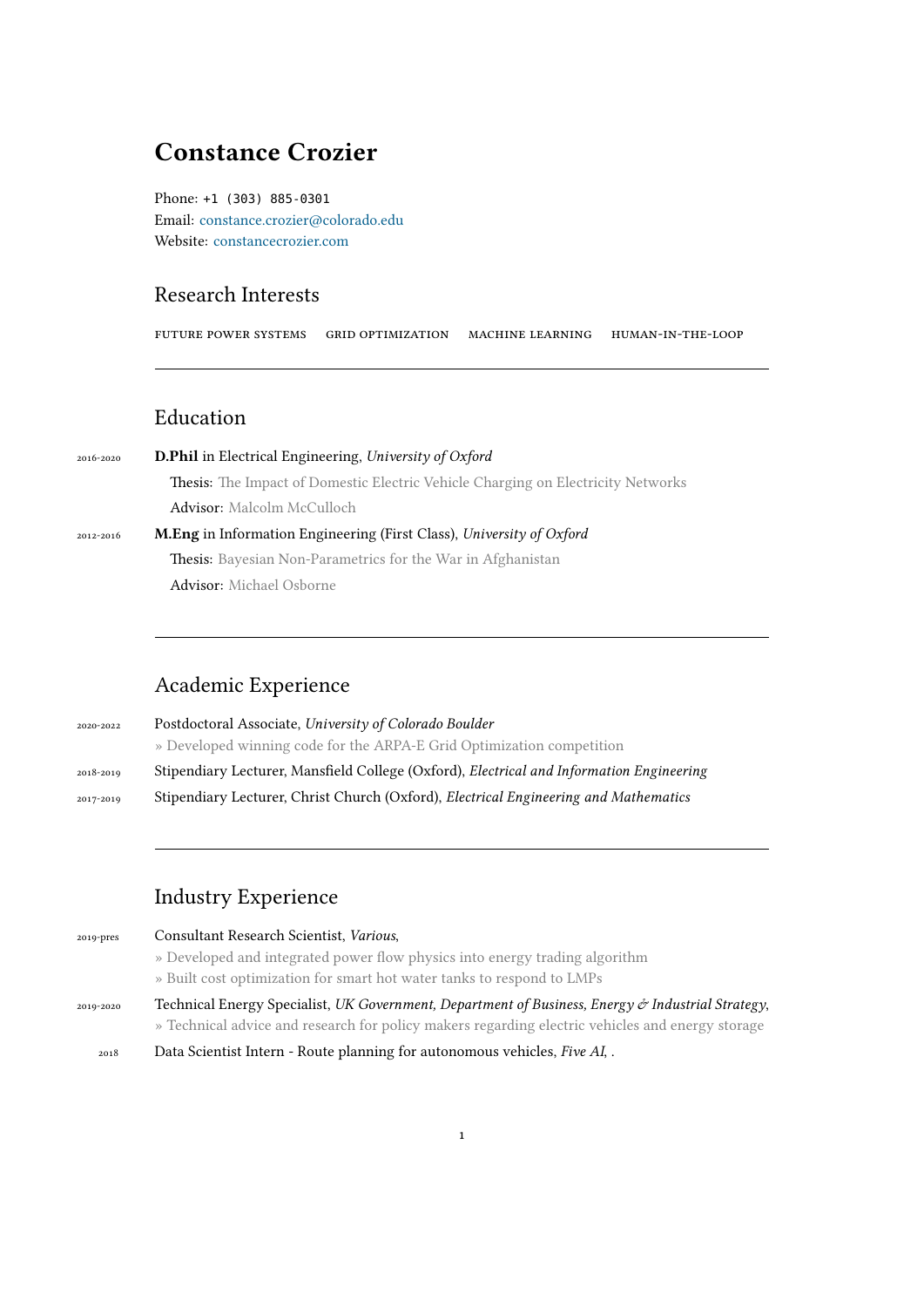## Publications

Ordered reverse chronologically, author's name is shown in bold,, mentored students denoted by underline.

#### JouRnal aRticles - Published

- [ j.11 ] **C. Crozier**, K. Baker, B. Toomey, Feasible region-based heuristics for optimal transmission switching, *Sustainable Energy, Grids and Networks*, 2022.
- [ j.10 ] **C. Crozier**, C. Quarton, N. Mansor, D. Pagnano, I. Llewellyn, Modeling of the ability of a mixed renewable generation electricity system with storage to meet consumer demand, *Electricity*, 2022.
- [ j.9 ] K. Collett, S. Hirmer, H. Dalkmann, **C. Crozier**, Y. Mulugetta, M. McCulloch, Can electric vehicles be good for Sub-Saharan Africa?, *Energy Strategy Review*, 2021.
- [ j.8 ] **C. Crozier**, T. Morstyn, M. McCulloch, Capturing diversity in electric vehicle charging behaviour for network capacity estimation, *Transportation Research Part D: Transport and Environment*, 2021.
- [ j.7 ] **C. Crozier**, T. Morstyn, M. McCulloch, The opportunity for smart charging to mitigate the impact of EVs on the GB transmission and distribution systems, *Applied Energy*, 2020
- [ j.6 ] **C. Crozier**, M. Deakin, T. Morstyn, M. McCulloch, Co-ordinated electric vehicle charging to reduce losses without network impedance information, *IET Smart Grid*, 2020.
- [ j.5 ] T. Morstyn, **C. Crozier**, M. Deakin, M. McCulloch, Electric vehicle smart charging with battery voltage awareness using second-order cone programming, *IEEE Transactions on Transport Electrification*, 2020.
- [ j.4 ] **C. Crozier**, M. Deakin, T. Morstyn, M. McCulloch, The case for bi-directional charging of electric vehicles in low voltage distribution networks, *Applied Energy*, 2020
- [ j.3 ] K. Collett, M. Byamukama, **C. Crozier**, M. McCulloch, Energy and transport in Africa and South Asia, *Energy and Economic Growth*, 2020.
- [ j.2 ] **C. Crozier**, D. Apostolopoulou, M. McCulloch, Mitigating the impact of personal vehicle electrification: A power generation perspective, *Energy Policy*, 2018.
- [ j.1 ] J. Cao, **C. Crozier**, M. McCulloch, Optimal design and operation of a low carbon community based multi-energy systems considering EV integration, *IEEE Trans. of Sustainable Energy*, 2018.

#### JouRnal aRticles - UndeR Review

[ j.12 ] **C. Crozier**, K. Baker, The effect of renewable electricity generation on the value of cross-border interconnection, *1st revision submitted: Applied Energy*.

#### PEER REVIEWED CONFERENCE PAPERS

- [ c.11 ] **C. Crozier**, K. Baker, Data-driven probabilistic constraint elimination for accelerated optimal power flow, *IEEE PES General Meeting*, 2022.
- [ c.10 ] **C. Crozier**, A. Pigott, K. Baker, Spatial arbitrage through bidirectional electric vehicle charging, *IEEE PES General Meeting*, 2022.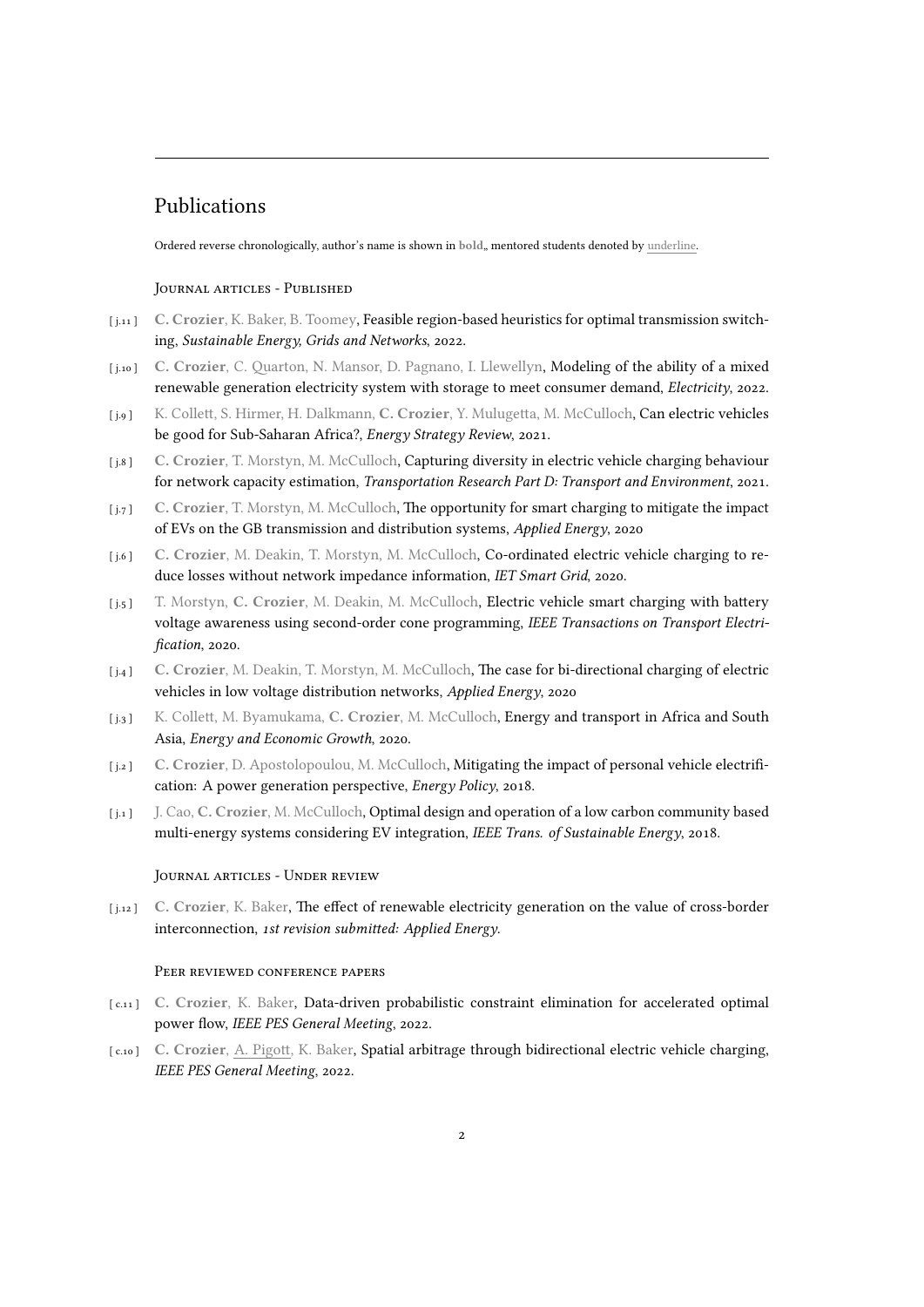- [ c.9 ] M. Li, Y. Du, J. Mohammadi, **C. Crozier**, K. Baker Numerical comparisons of linear power flow approximations: optimality, feasibility, and computation time, *IEEE PES General Meeting*, 2022.
- [ c.8 ] A. Pigott, **C. Crozier**, K. Baker, Z. Nagy, GridLearn: multiagent reinforcement learning for gridaware building energy management, *Power Systems Computation Conference*, 2022.
- [ c.7 ] **C. Crozier**, K. Baker, Y. Du, M. Li, J. Mohammadi, Data driven methods for contingency filtering in security constrained optimal power flow, *International Conference on Probabilistic Methods Applied to Power Systems*, 2022.
- [ c.6 ] **C. Crozier**, K. Baker, Optimal sizing of an energy storage portfolio considering multiple timescales, *IEEE PES General Meeting*, 2021.
- [ c.5 ] M. Deakin, **C. Crozier**, T. Morstyn, D. Apostolopoulou, M. McCulloch, Stochastic hosting capacity in distribution networks, *IEEE PES General Meeting*, 2019.
- [ c.4 ] **C. Crozier**, M. Deakin, T. Morstyn, M. McCulloch, Incorporating charger efficiency into electric vehicle charging optimization, *Innovation in Smart Grid Technologies (ISGT) Europe*, 2019.
- [ c.3 ] L. Han, T. Morstyn, **C. Crozier**, M. McCulloch, Improving the scalability of a prosumer cooperative game with k-means clustering, *IEEE PowerTech*, 2019.
- [ c.2 ] **C. Crozier**, D. Apostolopoulou, M. McCulloch, Numerical analysis of national travel data to assess the impact of UK fleet electrification, *Power Systems Computation Conference*, 2018.
- [ c.1 ] **C. Crozier**, D. Apostolopoulou, M. McCulloch, Clustering of usage profiles for electric vehicle behaviour analysis, *Innovation in Smart Grid Technologies (ISGT) Europe*, 2018.

## Prizes & Awards

| 2021      | Outstanding Postdoc Award, CU Boulder (University-wide award, two given annually).                                                    |
|-----------|---------------------------------------------------------------------------------------------------------------------------------------|
| 2020      | Winner of UK Power Networks Charge Challenge                                                                                          |
| 2020      | High Performance Award, UK Department for Business, Energy & Industrial Strategy (Department-<br>wide award, decided by review panel) |
| 2017      | Best Presentation at Manchester Energy and Electrical Power Systems Workshop                                                          |
| 2016-2019 | <b>EPSRC</b> Industrial Case Award                                                                                                    |
| 2015      | Gibbs Prize for Best Part B Project, University of Oxford                                                                             |
| 2014-2016 | Academic Scholarship, Christ Church (University of Oxford)                                                                            |
|           |                                                                                                                                       |

# **Gifts**

<sup>2021</sup> ARPA-E Gird Optimization Competition Challenge 2 Prize, **\$140,000**.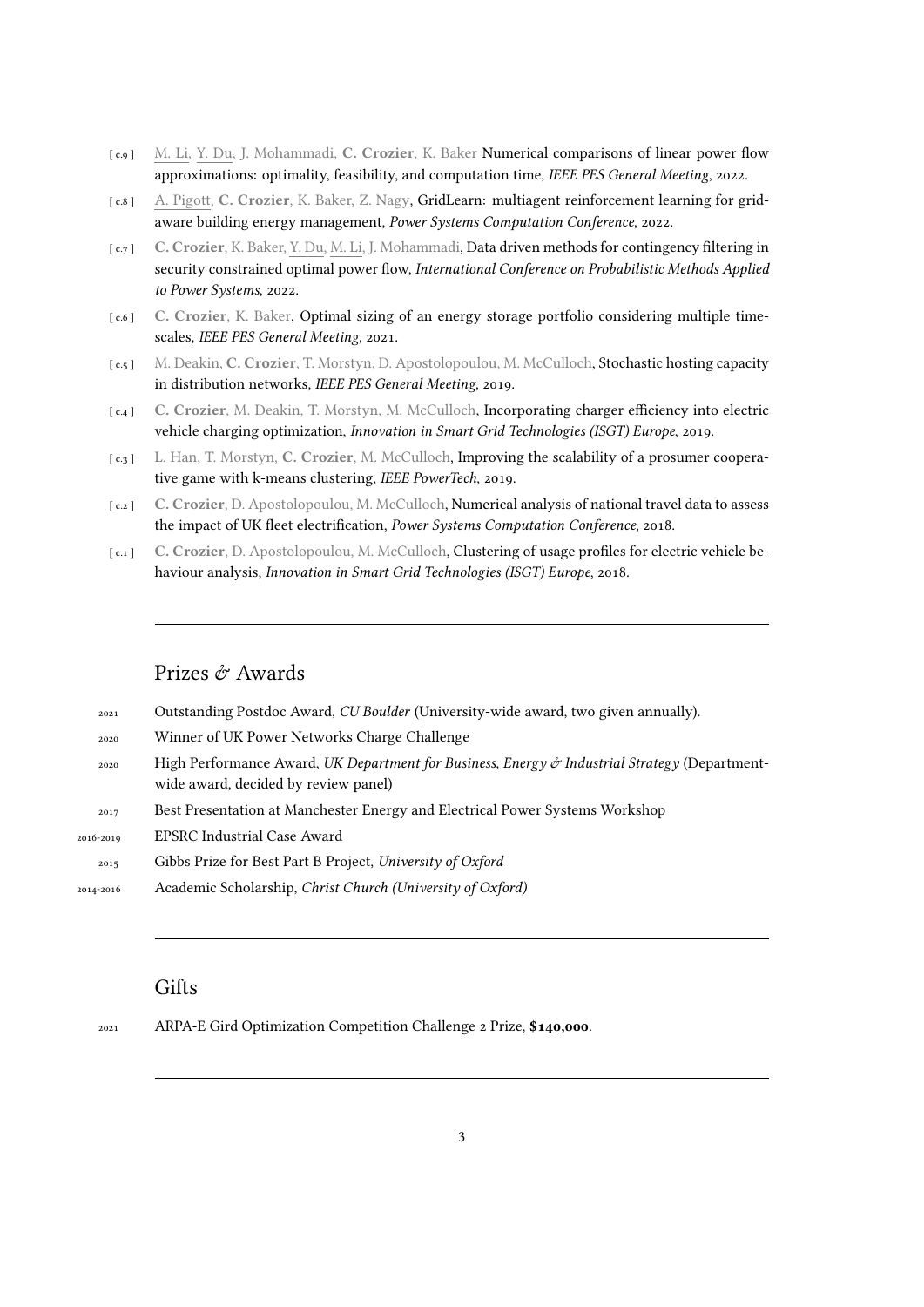## Grants

| 2022-2025  | Locational Demand Response for Equitable and Sustainable Electricity Networks*                   |
|------------|--------------------------------------------------------------------------------------------------|
|            | *Submitted, not currently funded                                                                 |
|            | PI: Kyri Baker, Co-PI: Constance Crozier                                                         |
|            | Budget: \$369,275, Submitted to: NSF Civil Infrastructure Systems.                               |
| $2022 - ?$ | Fast and robust strategies for large-scale mixed-integer SCOPF*                                  |
|            | *Submitted, not currently funded                                                                 |
|            | PI: Javad Mohammadi, Co-PIs: Kyri Baker, Constance Crozier                                       |
|            | Budget: \$400,000, Submitted to: ARPA-E.                                                         |
| 2021-2022  | <b>Predicting Binding Constraints using Physics-Informed Deep Learning</b>                       |
|            | PI: Kyri Baker, Co-PI: Constance Crozier                                                         |
|            | Budget: \$23,090, Funding organisation: Solea.                                                   |
| 2021-2022  | Efficacy and equity of demand response programs across socioeconimic groups                      |
|            | PI: Kyri Baker, Co-PI: Barry Mather, Collaborator: Constance Crozier                             |
|            | Budget: \$25,000, Funding organisation: Renewable and Sustainable Energy Initiative.             |
| 2021-2022  | Electric vehicle adoption and associated impacts on infrastructure and society                   |
|            | PI: Kyri Baker, Co-PIs: Cristina Torres-Machi, Amy Javernick-Will, Constance Crozier             |
|            | <b>Budget: \$8,500, Funding organisation:</b> RISE Seed Grant - University of Colorado, Boulder. |

## Supervision  $\mathcal O$  Mentoring

| 2020-pres | Aisling Pigott, PhD Student, University of Colorado Boulder.                    |
|-----------|---------------------------------------------------------------------------------|
| 2020-2021 | Meiyi Li, PhD Student, Carnegie Mellon University.                              |
| 2020-2021 | Yuhan Du, Masters Student, Carnegie Mellon University.                          |
| 2021      | John Montagu, Undergraduate Research Assistant, University of Colorado Boulder. |
| 2019      | Lyn Yeoh, Undergraduate Research Assistant, University of Oxford.               |

### Presentations

- <sup>2022</sup> Imperial College London Electrical Engineering Seminar, "Large scale low carbon electricity networks with human-in-the-loop", Online.
- <sup>2022</sup> Boston University College of Engineering Seminar, "Large scale low carbon electricity networks with human-in-the-loop", Online.
- 2022 MIT Mechanical Engineering Seminar, "Large scale low carbon electricity networks with humanin-the-loop", Online.

<sup>2022</sup> Temple University ECE Department Spring Seminar Series, "Large scale low carbon electricity net-